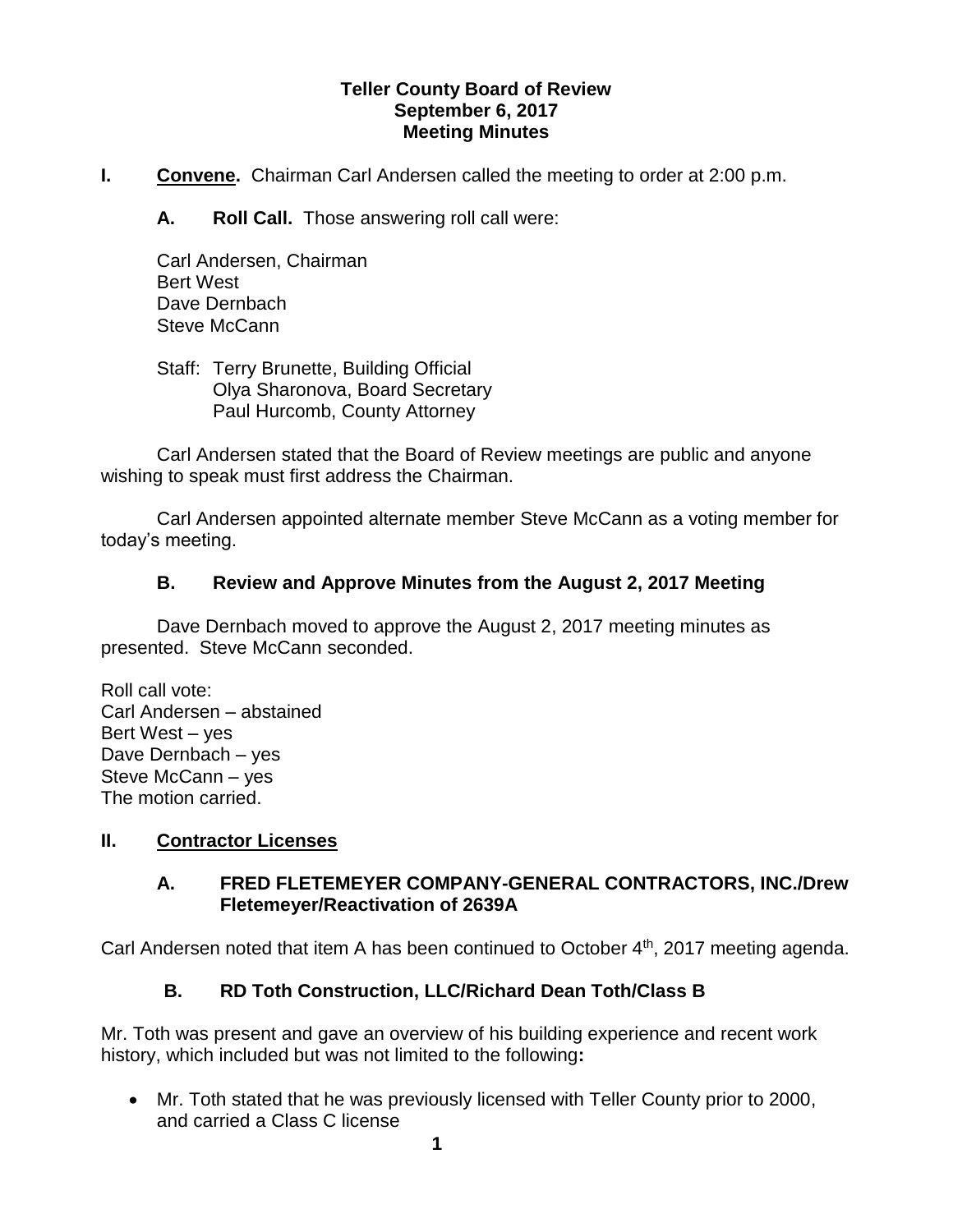- Mr. Toth updated his contractor application from a Class B license to a Class C license
- Prior to working in Texas for the last several years, he was a licensed contractor in this area from early 90's to 2004, his last project in Colorado was remodeling his house in 2004
- Mr. Toth also stated that he worked closely with a few members of the Board when he was a licensed contractor in this area

Carl Andersen opened this matter up for public comment. No public comment. Close public comment.

There was further discussion between the applicant and the Board. The Board reviewed the submitted packet and asked Mr. Toth clarifying questions.

Mr. Toth has a few lots in Teller County he is looking to build a few small 2 bedroom/3 bath spec homes on the crawl spaces

Paul Hurcomb indicated that the corporate records were in order with the Secretary of State. However, Workers' Compensation Coverage Rejection Form from the State has not been provided.

Bert West moved to grant RD Toth Construction, LLC with Richard Dean Toth as the examinee a Class C license, with a condition that a proof of rejection of coverage form approved by the State of Colorado to be filed with the Building Department. Carl Andersen seconded.

Roll call vote: Carl Andersen – yes Bert West – yes Dave Dernbach – yes Steve McCann – yes The motion carried.

Jeff Smith joined the meeting at 2:13 p.m.

Carl Andersen appointed alternate member Jeff Smith as a voting member for today's meeting.

## **C. Tuscany Homes, LLC/Stan Campbell/Reactivation of 5077C & upgrade to Class B**

Mr. Campbell was present and gave an overview of his building experience and recent work history, which included but was not limited to the following**:**

- Mr. Campbell joined the construction industry over 25 years ago, building as many as 30-40 homes a year
- His current business primarily concentrates on light commercial construction
- He carries a Class B-2 License with PPRBD with 8-15 active permits at a time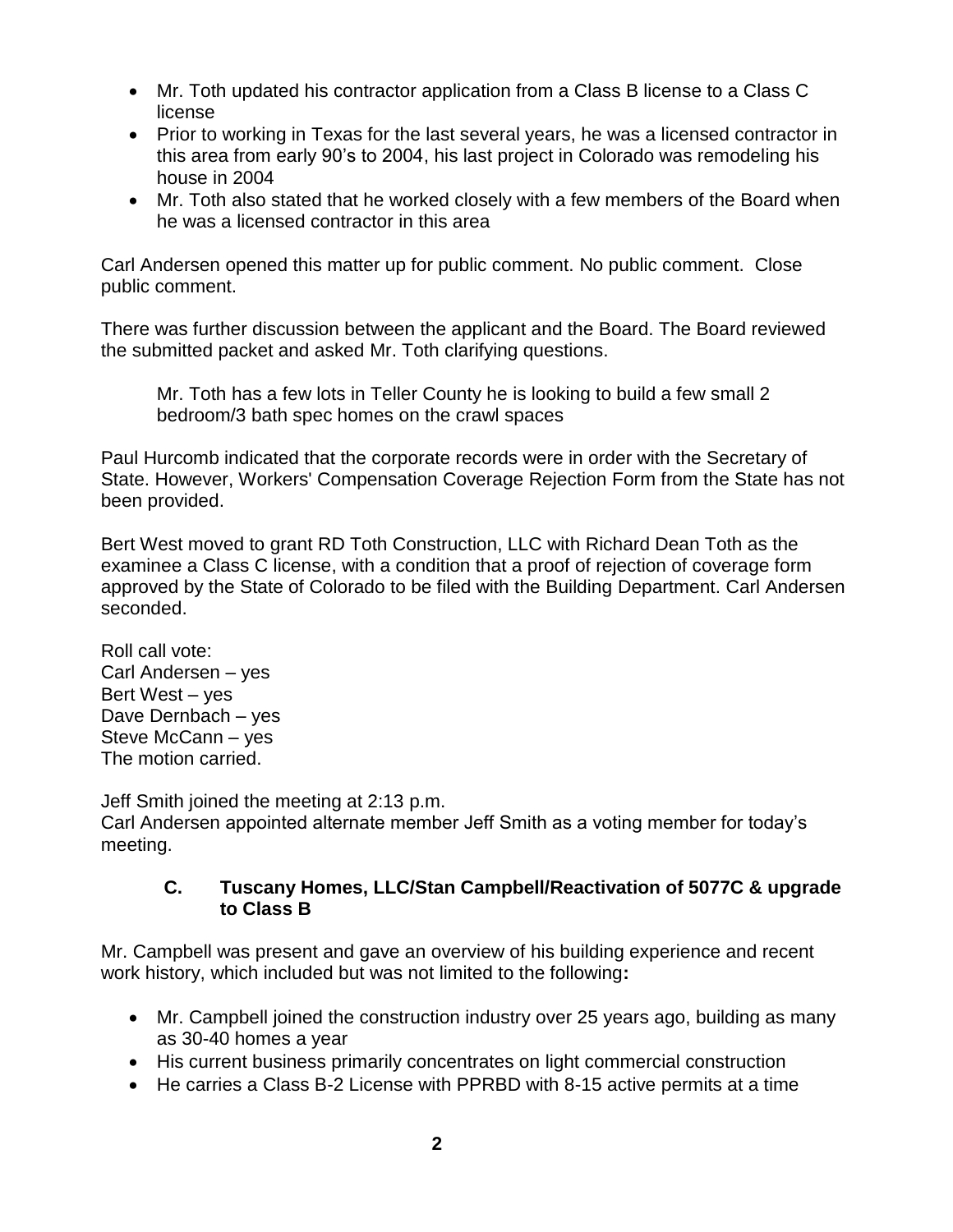Mr. Campbell updated his contractor application from an upgrade to a Class B license to a simple reactivation of his Class C license

There was further discussion between the applicant and the Board. The Board reviewed the submitted packet and asked Mr. Campbell clarifying questions.

- Mr. Campbell has been asked by a friend to build a residence for him in Teller **County**
- Terry Brunette fully supported the reactivation of a Class C License

Carl Andersen opened this matter up for public comment. No public comment. Close public comment.

Bert West moved to grant Tuscany Homes, LLC with Stan Campbell as the examinee, a reactivation of 5077C License. Jeff Smith seconded.

Roll call vote: Carl Andersen – yes Bert West – yes Dave Dernbach – yes Jeff Smith – yes Steve McCann – yes The motion carried.

# **D. BK Construction Co./Bradley J Kuhn/Upgrade of 3306C to Class B**

Mr. Kuhn was present and gave an overview of his building experience and recent work history, which included but was not limited to the following:

- Mr. Kuhn has been in the construction industry for over 20 years, however in 1993 he went into business for himself
- He has been licensed in Teller County since 2000 and since then he has successfully completed numerous projects

There was further discussion between the applicant and the Board. The Board reviewed the submitted packet and asked Mr. Kuhn clarifying questions.

- Recently Mr. Kuhn passed a Class A Contractor License test with ICC and has a client in Teller County that plans of building storage units
- He is currently getting licensed with PPRBD

Paul Hurcomb indicated that the corporate records were in order with the Secretary of State. However, Workers' Compensation Coverage Rejection Form from the State has not been provided.

Carl Andersen opened this matter up for public comment. No public comment. Close public comment.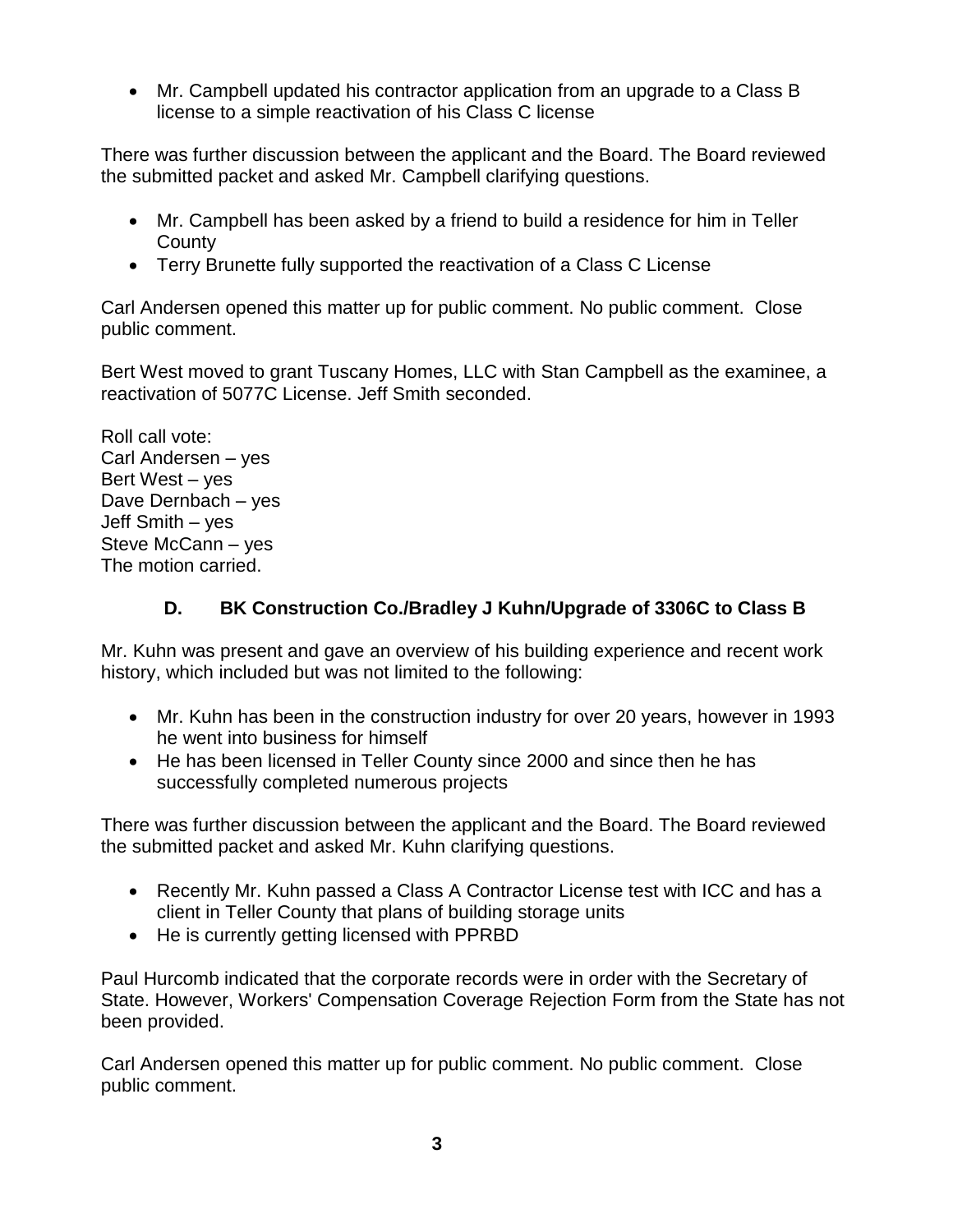Terry Brunette presented his staff report with a recommendation for a Limited Class B License. The Board explained to the applicant that a Limited Class B License would be for one Class B project only and then he would need to come back before the Board after the completion for a review of the project and consideration of a full Class B license.

Bert West moved to grant BK Construction Co. with Bradley J Kuhn as the examinee, an upgrade of 3306C to Limited Class B License for one Class B ground up project and to appear before the Board of Review after the completion of that project for an upgrade to a full Class B License; and also with a condition that a proof of rejection of coverage form approved by the State of Colorado to be filed with the Building Department. Jeff Smith seconded.

Roll call vote: Carl Andersen – yes Bert West – yes Dave Dernbach – yes Jeff Smith – yes Steve McCann – yes The motion carried.

### **E. PREFERRED HOME BUILDERS, LLC/Eddie Dimarco/Reactivation of 4176C**

Mr. Dimarco was present and gave an overview of his building experience and recent work history, which included but was not limited to the following**:**

- Mr. Dimarco joined construction industry while living in Dallas, Texas
- He moved to Colorado and got licensed with Teller County in 2003, and joined the Fire Department in 2007
- He built numerous projects in Teller County, until the economy's low point of 2008- 2010
- Currently he has a contract to build a log residence in Teller County

Paul Hurcomb indicated that the corporate records were in order with the Secretary of State. However, Workers' Compensation Coverage Rejection Form from the State has not been provided.

Carl Andersen opened this matter up for public comment. No public comment. Close public comment.

Bert West moved to grant PREFERRED HOME BUILDERS, LLC with Eddie Dimarco as the examinee, a reactivation of 4176C License, with a condition that a proof of rejection of coverage form approved by the State of Colorado to be filed with the Building Department. Jeff Smith seconded.

Roll call vote: Carl Andersen – yes Bert West – yes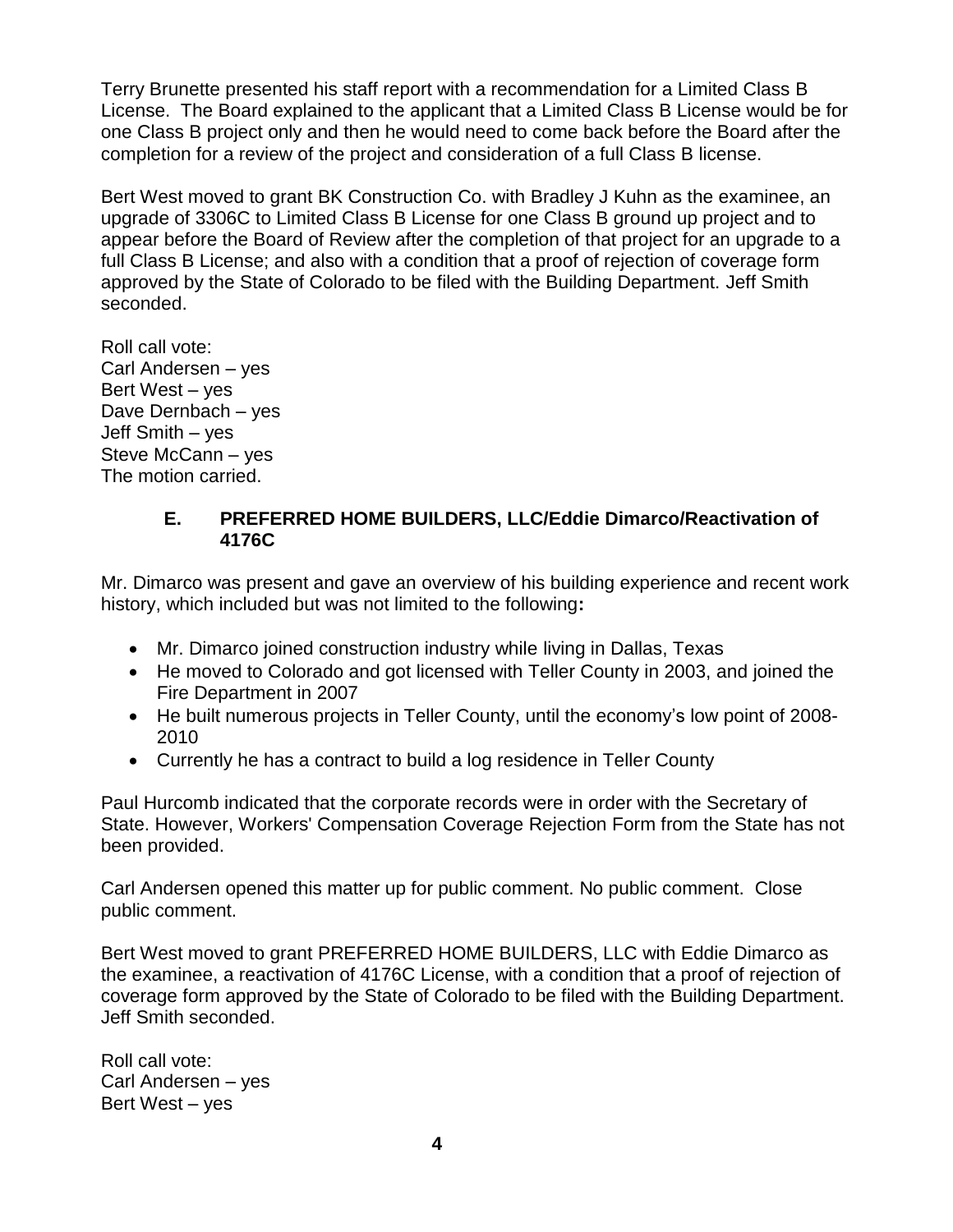Dave Dernbach – yes Jeff Smith – yes Steve McCann – yes The motion carried.

## **F. Steve R Jackson/ Steve R Jackson /Reactivation of 4315MI & upgrade to Class C**

Carl Andersen noted that item F has been continued to October 4<sup>th</sup>, 2017 meeting agenda.

# **G. HURLEY CONSTRUCTION LLC/Caleb J. Hurley/Class C**

Mr. Hurley was present and gave an overview of his building experience and recent work history, which included but was not limited to the following**:**

- Mr. Hurley has been in the construction industry for over 20 years
- He started out working with his father in the steel construction industry and currently still is a certified welder
- He erected wood frame buildings in Delaware.
- 10 years ago Mr. Hurley moved to Colorado, got licensed as a single trade contractor and been working in a commercial industry ever since

There was further discussion between the applicant and the Board. The Board reviewed the submitted packet and asked Mr. Hurley clarifying questions.

- Mr. Hurley primarily works in a commercial field for other general contractors, such as Bob McGrath
- However he also has remodeled, added to, and rebuilt residences in other **jurisdictions**
- Mr. Hurley has recently passed a Class C contractor test with ICC

Carl Andersen opened this matter up for public comment. No public comment. Close public comment.

Bert West moved to grant HURLEY CONSTRUCTION LLC with Caleb J. Hurley as the examinee, a Class C License. Dave Dernbach seconded.

Roll call vote: Carl Andersen – yes Bert West – yes Dave Dernbach – yes Jeff Smith – yes Steve McCann – yes The motion carried.

#### **III. Board Discussion**